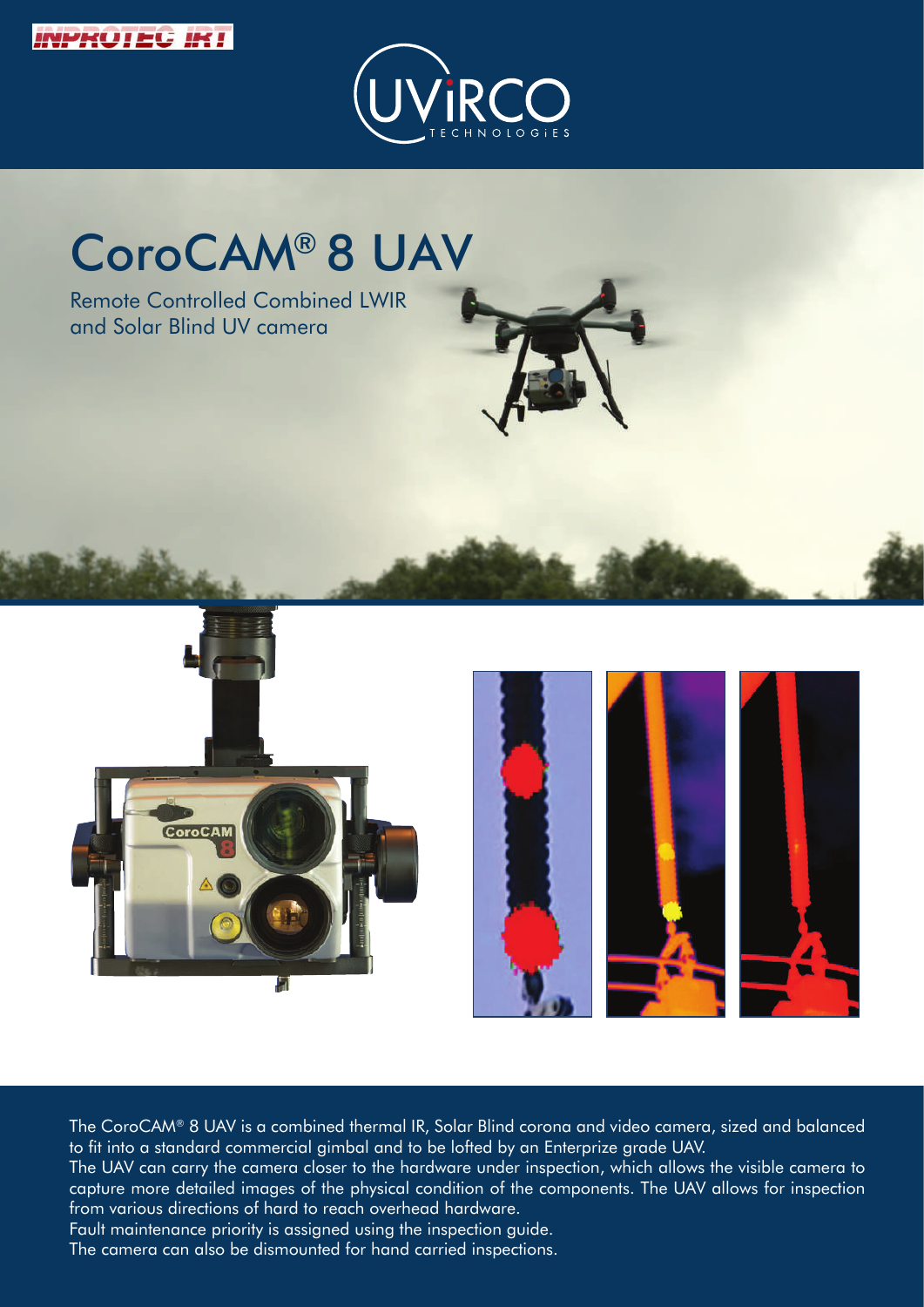### FEATURES & PERFORMANCE: www.uvirco.com

INPROTEC IRT



- High sensitivity UV detector, which can detect UVc light at 2.05 x 10<sup>-18</sup> Watt/cm<sup>2</sup>, this allows for the detection of the smallest corona discharges.
- 9Hz (or optional 25Hz) Radiometric IR camera module.
- Syncronized Smooth or Stepped Zoom of all 3 camera channels.
- IR & UV channels are zoomed digitally, visible is zoomed optically to minimum FOV, then digitally enlarged.
- Manual or Autofocus for the Visible channel, UV and IR channels has manual focus or can be synchronized with the Visible channel.
- Onboard still images, video and radiometric data recording in high-quality formats.
- Metadata recording of camera settings and measurements plus environmental variables manually entered - distance, air, temperature, air pressure, ambient humidity, and wind speed.
- The On Screen Display (OSD) shows all the relevant information.
- Manual or Auto Exposure of Visible and IR (Level) cameras, UV (Gain) is manually set.
- Integrated GPS with internal and complementary external booster antenna.
- UV overlay colors have 6 pre-sets or 255 selectable hue levels.
- UV overlay translucency control. UV threshold, Integration & Noise Reduction control.
- 14 IR color palettes with contrasting Isotherms.
- Auto or Manual IR Span.
- Camera software update via download to SD card.
- Internal or External power supply.
- 12 Month warranty.

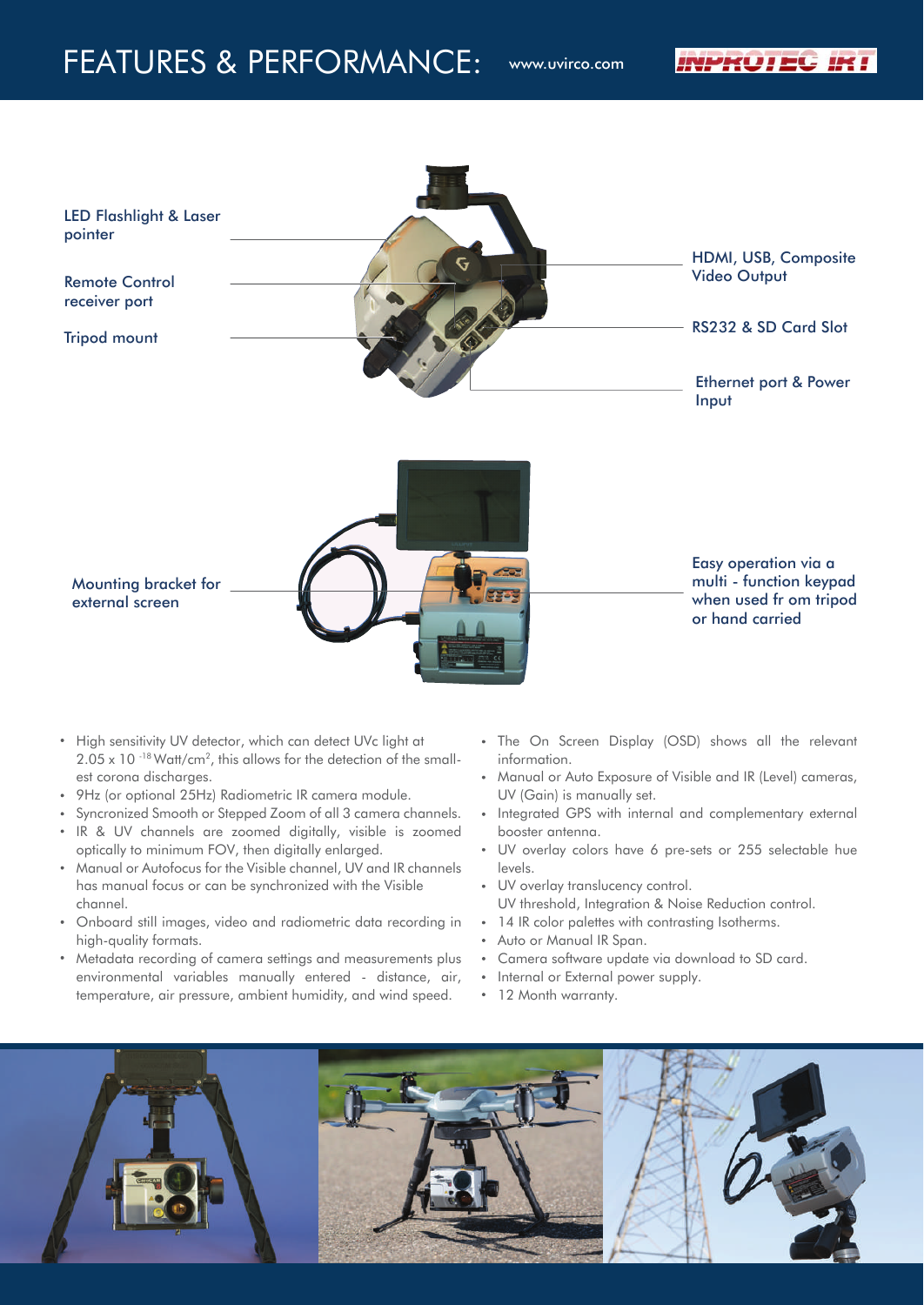





Back view



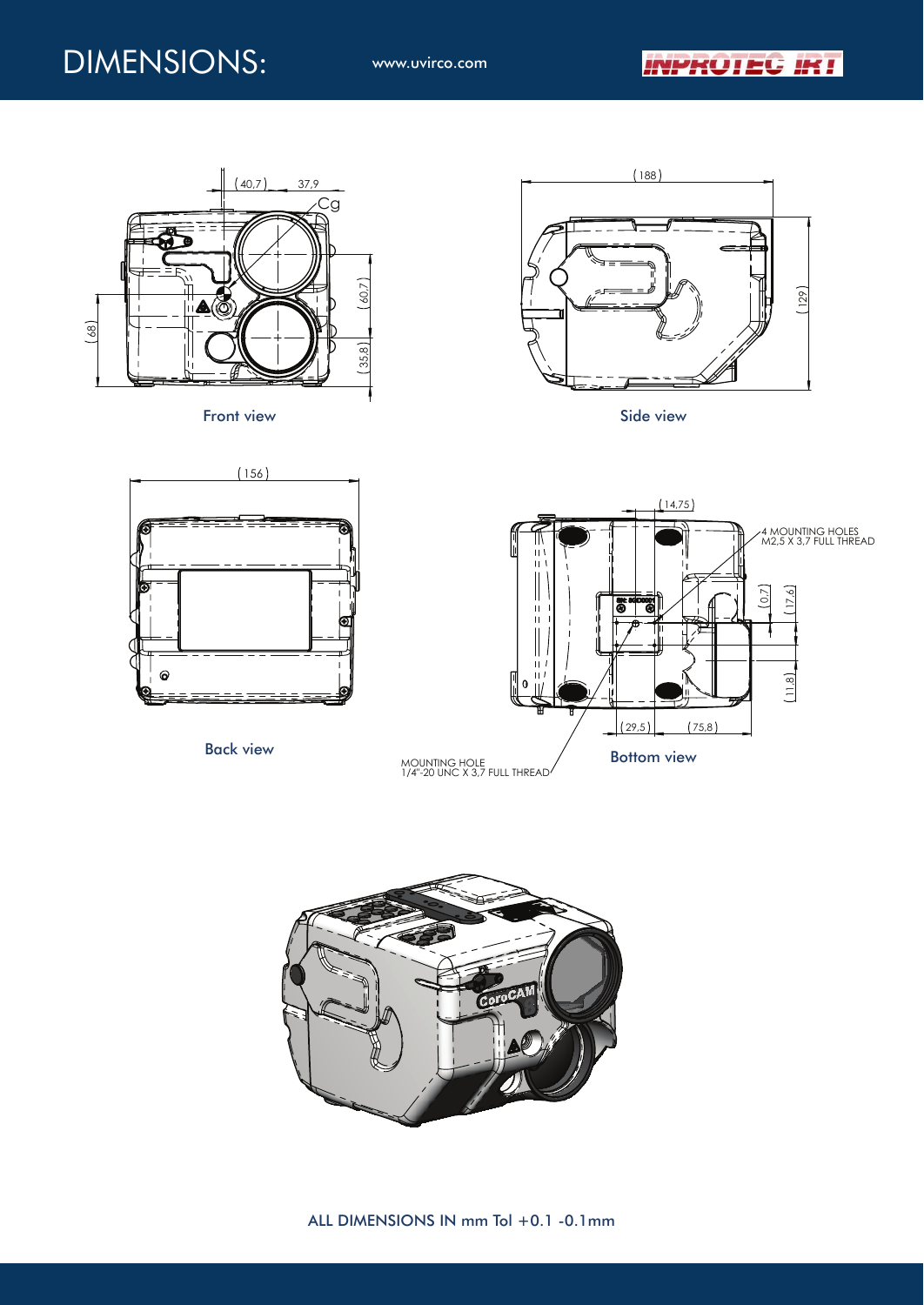## SYSTEM SPECIFICATIONS:

| ULTRAVIOLET CHANNEL         |                                                                                                                                                                                                                                  |
|-----------------------------|----------------------------------------------------------------------------------------------------------------------------------------------------------------------------------------------------------------------------------|
| <b>Typical Sensitivity:</b> | SB (240 - 280 nm) $2.05x10^{-18}$ Watt/cm <sup>2</sup> , 3pC @ 20m (Korea Electrotechnology<br>Research Institute   IEC 60270:2000)   13.16dBµV(RIV) @ 1MHZ @ 10m (Korea<br>Electrotechnology Research Institute - NEMA107-1987) |
|                             | NSB (240-300 nm) ~ 1 x 10 <sup>-18</sup> Watt/cm <sup>2</sup> , 0.8pC @ 15 m Tested & certified by Innogy<br>SE-Eurotest Germany: IEC 60270:2000                                                                                 |
|                             |                                                                                                                                                                                                                                  |
| Field of view:              | 8° Horizontal x 6° Vertical ~ 10° Diagonal   Zoom Range (optical): 1x   Zoom Range<br>(digital): $8^\circ$ to $2^\circ$ , in 3 steps                                                                                             |
| Focus type:                 | Linked to Visible with manual override                                                                                                                                                                                           |
| Focus Range:                | $<$ 0.7 $m$ to Infinity                                                                                                                                                                                                          |
| Detector Life Span:         | No degradation                                                                                                                                                                                                                   |
| Corona Measure Method:      | Intensity based count, Calibrated for irradiance value of selected area                                                                                                                                                          |
| Threshold Mask:             | Useful range 20-100%                                                                                                                                                                                                             |
| UV Transparency:            | $0 - 100\%$                                                                                                                                                                                                                      |
| UV False Color Selection:   | 6 pre-set colors, 100 user selectable hues                                                                                                                                                                                       |
| UV Integration:             | Adjustable period, Summation or Noise Reduction                                                                                                                                                                                  |

#### THERMAL

| .                  |                                      |
|--------------------|--------------------------------------|
| Detector Type:     | <b>VOx Microbolometer</b>            |
| Spectral Band:     | $7.5 - 13.5 \,\text{\mu m}$          |
| Temperature Range: | -40 $^{\circ}$ C to 160 $^{\circ}$ C |
| Sensitivity:       | Infrared (NEdT): <62.5mK @ f1.25     |
| Focus Range:       | 2.3m to Infinity                     |
| Resolution:        | 640 x 512                            |
| Field of View:     | $10.4^\circ \times 8.3^\circ$        |
| Zoom:              | 8x digital                           |
| IFOV:              | 0.283 mRAD                           |
| Readout:           | $<$ 9 0r 25Hz                        |
| <b>IR Palettes</b> | 15x palettes / Isotherms             |
| Level & Span       | Auto or Manual                       |
|                    |                                      |

| <b>VISIBLE CHANNEL</b>       |                                           |
|------------------------------|-------------------------------------------|
| Resolution:                  | 768 x 578 pixels                          |
| Sensitivity Day Mode:        | 0.4 lx (F1.35, 50 % IRE, ICR off)         |
| Sensitivity Night Mode:      | 0.01 lx (F1.35, 50 % IRE, ICR on)         |
| Exposure / Image             | Auto or Manual                            |
| Enhancements:                |                                           |
| Focus Type:                  | Automatic with manual override            |
| Focus Range:                 | <1.5m to Infinity                         |
| Useful Zoom Range            | 16 $^{\circ}$ (0.5x) to 2 $^{\circ}$ (2x) |
| (optical):                   |                                           |
| Camera Module Zoom<br>Range: | 28x Optical zoom, 55.8° to 2,1°           |
| Zoom type:                   | Stepped and Smooth                        |
| Zoom Range (digital):        | 4x, 6x, 8x, 12x                           |
| Maximum IFOV:                | 0.0477 mRAD                               |

| <b>DISPI AY</b>      |                                                           |
|----------------------|-----------------------------------------------------------|
| Display Modes:       | UV+Vis, UV+LWIR, VIS only, LIR only, UV only, UV Priority |
| UV Overlay Accuracy: | <1 milirad deviation                                      |
| On Screen Display:   | Gain, zoom, count, active functions                       |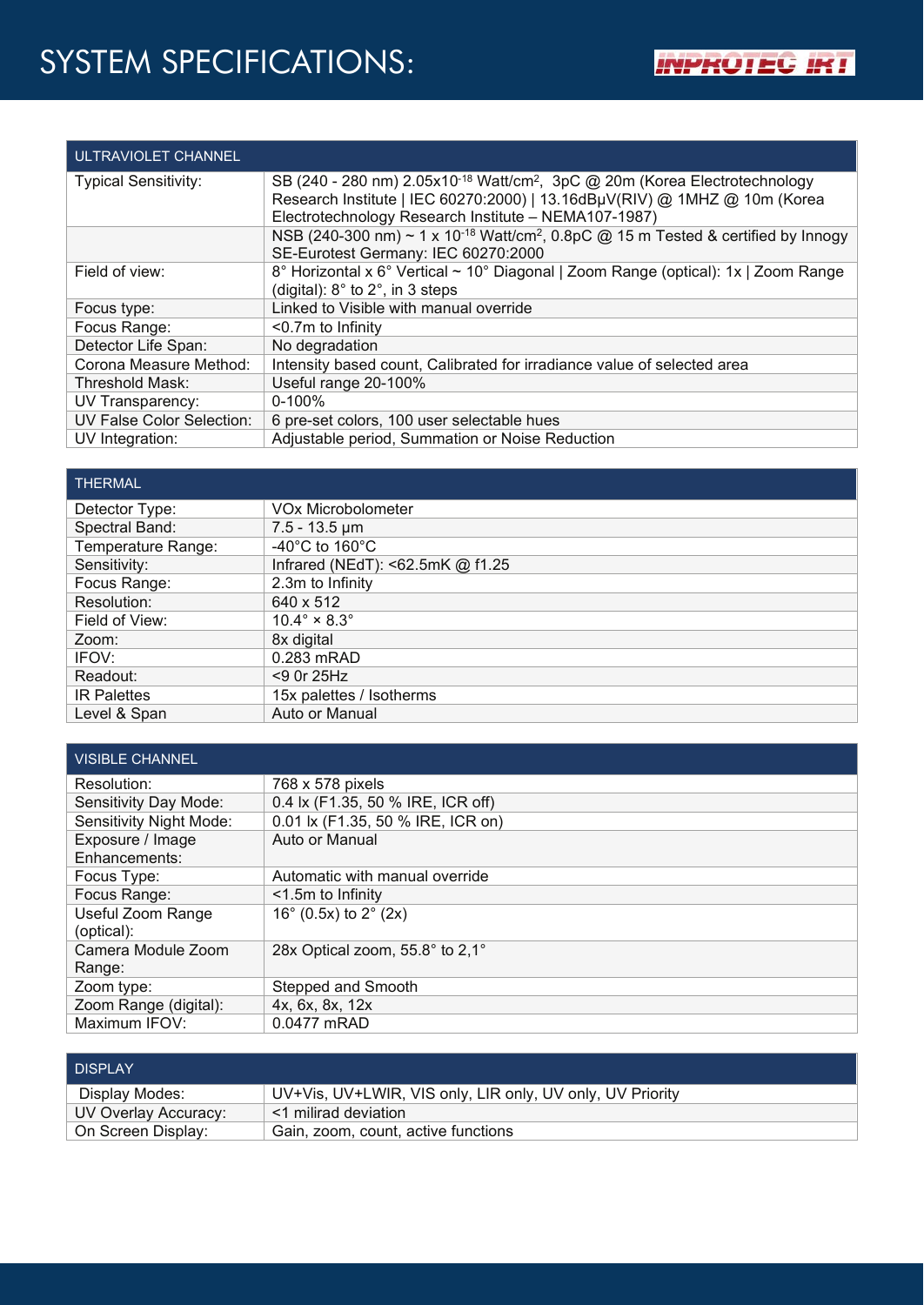

| <b>IO &amp; OS</b>     |                                                              |
|------------------------|--------------------------------------------------------------|
| OS Features:           | Icon based menu system                                       |
|                        | 10x User Profiles                                            |
|                        | Boot to inspection capable in 6s, to record capable in 60s.  |
|                        | Image Sort Numbering                                         |
|                        | Video list and playback                                      |
| Input:                 | Keypad, RS232, Ethernet, SBUS, CAN, PPM                      |
| Output:                | HDMI, Composite Video                                        |
|                        | Onboard speaker                                              |
| <b>Bi-Directional:</b> | Micro USB, RS-232                                            |
| Firmware:              | Internal GPS, with external hotplug booster antenna          |
| Light source:          | LED Flashlight (Adjustable brightness, 10-100% usable range) |
| Software Update:       | Via files downloaded from website to Mirco SD card           |
| OS Features:           | Icon based menu system                                       |

| <b>MEDIA &amp; DATA STORAGE</b> |                                            |
|---------------------------------|--------------------------------------------|
| Storage Medium:                 | Micro SD card (32 GB supplied with camera) |
| Storage Capacity:               | 1000+ images or >1 hr video/GB             |
| Storage Format Video:           | AVI, (H.264 compression)                   |
| Storage Format Still:           | <b>JPG</b>                                 |
| Storage Format                  | <b>UCF</b>                                 |
| Radiometric Still:              |                                            |
| Media Download:                 | Via Card Reader or USB                     |

| <b>PROTECTION</b>                |                                                             |
|----------------------------------|-------------------------------------------------------------|
|                                  | Storage / Transport Case:   Pelican style plastic hard case |
| <b>Environmental Protection:</b> | IP43                                                        |
| Safety Standard:                 | CE. IEC61010-1                                              |
| Warranty:                        | 12 months                                                   |

| PHYSICAL SPECIFICATION |                                       |
|------------------------|---------------------------------------|
| Useage:                | Mounted                               |
| Weight:                | 1.6 Kg including battery              |
| Dimensions:            | 188 mm L x 156 mm W x 129 mm H        |
| Window aperture:       | $\varnothing$ = 62 mm                 |
| <b>Operating Temp:</b> | -15 °C to 55 °C                       |
| Storage Temp:          | -20 °C to 60 °C                       |
| Humidity:              | Up to 90 %, non condensating          |
| <b>Mounting Point</b>  | Standard 1/4" X20 thread tripod mount |

| <b>POWER</b>                  |                                                                                 |
|-------------------------------|---------------------------------------------------------------------------------|
| Battery:                      | Sony Li-ion, Type L compatible                                                  |
| <b>Battery Location:</b>      | Internal, quickly replaceable                                                   |
| <b>Operating Time:</b>        | 4hrs maximum                                                                    |
| <b>Continuous Operation:</b>  | No overheating                                                                  |
| Charging:                     | In camera or in external charger                                                |
| <b>External Power Supply:</b> | 9-16V 12VA - Car or mains adapter   Mains Adaptor: 110-240 V ac 50 - 60 Hz / 12 |
|                               | V dc 3A   Protection: Reverse polarity, over current, under voltage             |

| <b>ACCESSORIES</b>          |                                          |
|-----------------------------|------------------------------------------|
| <b>Gimbal Compatibility</b> | Includes: Gremsy T3, DJI Ronin, and more |